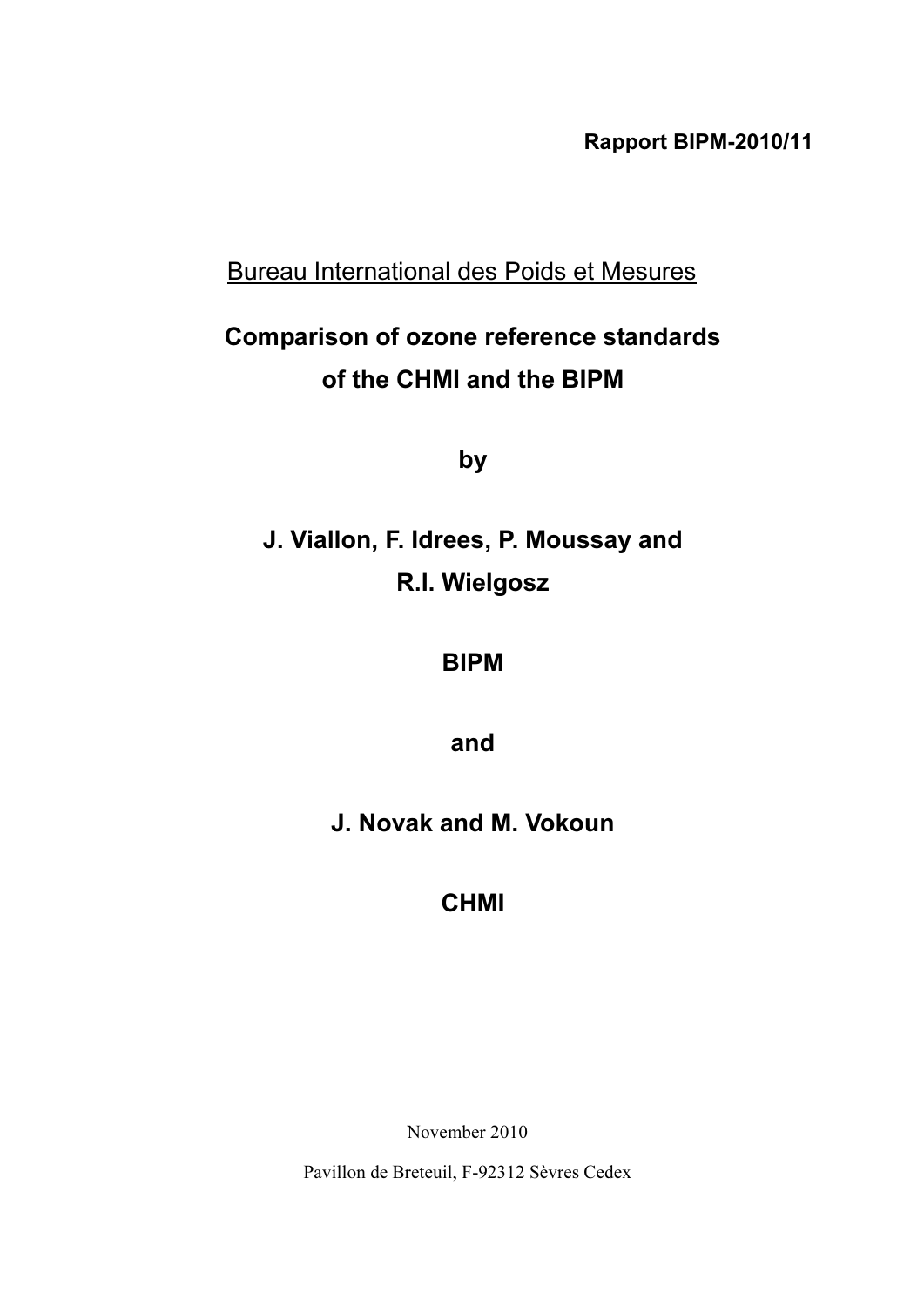# Comparison of ozone reference standards of the CHMI and the BIPM (September 2009)

Joële Viallon<sup>1\*</sup>, Philippe Moussay<sup>1</sup>, Faraz Idrees<sup>1</sup>, Robert Wielgosz<sup>1</sup>, Jiří Novák<sup>2</sup>, Miroslav Vokoun<sup>2</sup>

<sup>1</sup> BIPM (Bureau International des Poids et Mesures), Pavillon de Breteuil, F-92312 Sèvres, France<br><sup>2</sup> CHMI (Czech HydroMeteorological Institute), Na Sabatce 17 143 06 Praha 4 Czech Republic

#### Abstract

A comparison of the ozone reference standards of the Czech HydroMeteorological Institute (CHMI) and of the Bureau International des Poids et Mesures (BIPM) has been performed. Both institutes maintain Standard Reference Photometers (SRPs), developed by the National Institute of Standards and Technology (NIST), as their reference standards. The instruments were compared over a nominal ozone mole fraction range of 0 nmol/mol to 860 nmol/mol and the results showed good agreement.

#### Contents:

-

| 6. ANALYSIS OF THE MEASUREMENT RESULTS BY GENERALIZED LEAST-SOUARE REGRESSION  8 |  |
|----------------------------------------------------------------------------------|--|
|                                                                                  |  |
|                                                                                  |  |
|                                                                                  |  |

<sup>\*</sup> Author for correspondence. E-mail  $\frac{iviallon@bipm.org}{iviallon@bipm.org}$ , Tel: +33 1 45 07 62 70, Fax: +33 1 45 07 20 21.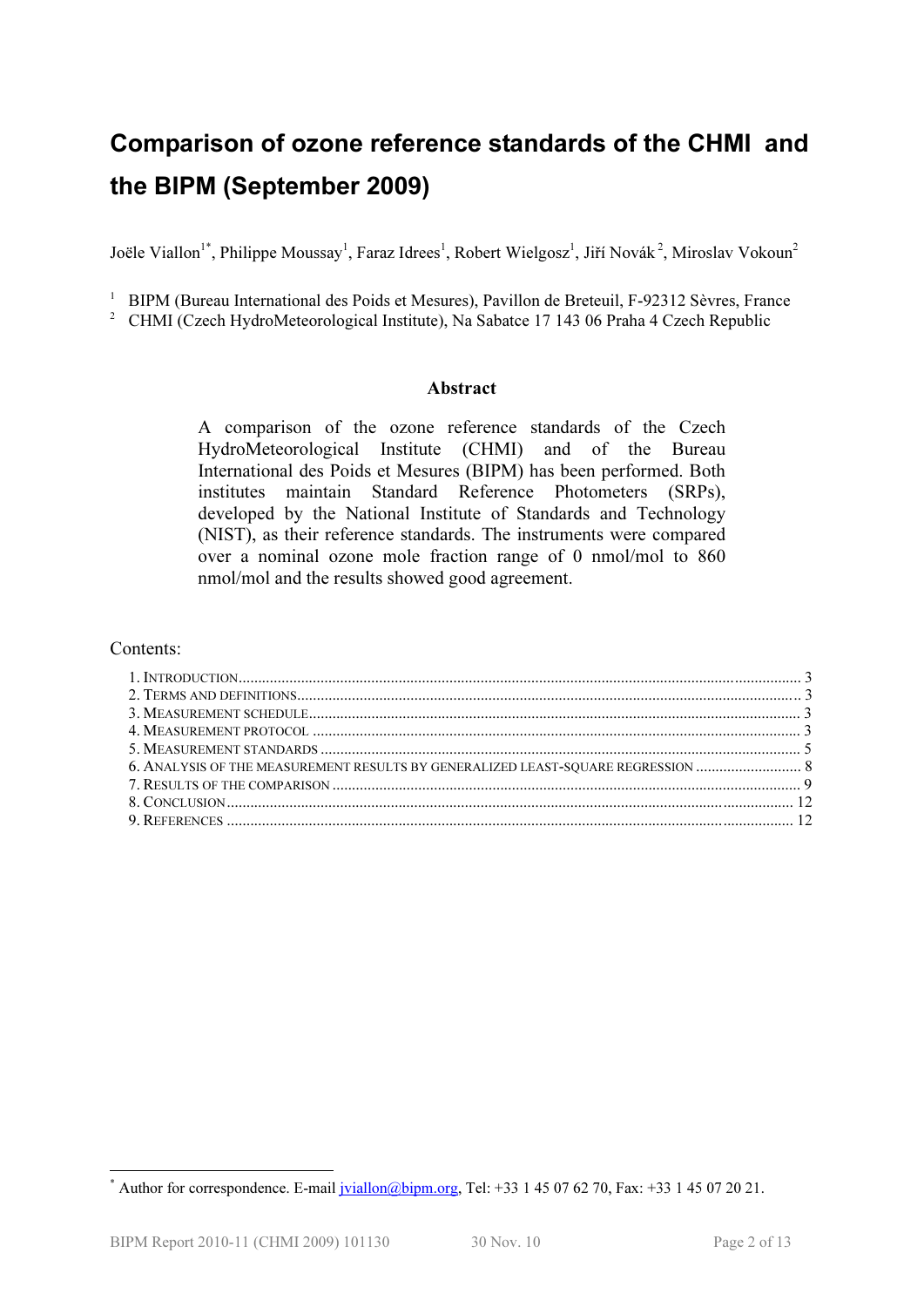## 1. Introduction

A comparison of the ozone reference standards of the Czech HydroMeteorological Institute (CHMI) and of the Bureau International des Poids et Mesures (BIPM) has been performed. Both institutes maintain Standard Reference Photometers (SRPs) developed by the National Institute of Standards and Technology (NIST) as their reference standards. This comparison was performed following the protocol established for the key comparison BIPM.QM-K1, adapted to the measurement range normally covered by the CHMI as part of their calibration service, which is 10 nmol/mol to 870 nmol/mol. The measurement protocol is described briefly in section 4. A description of the standards is given in section 5 of this report, together with their uncertainty budgets. The data treatment is explained in section 6, and the results of the comparison are given in section 7.

## 2. Terms and definitions

- $x_{\text{nom}}$ : nominal ozone mole fraction in dry air furnished by the ozone generator
- $x_{A,i}$ : ith measurement of the nominal value  $x_{nom}$  by the photometer A.

1

- $\bar{x}_A$ : the mean of N measurements of the nominal value  $x_{\text{nom}}$  measured by the photometer A :  $\bar{x}_A = \frac{1}{N} \sum_{i=1}^{N}$ N  $\begin{aligned} \bar{\boldsymbol{x}}_{\rm A} = \frac{1}{N} \sum_{i=1}^N \boldsymbol{x}_{{\rm A},i} \end{aligned}$  $A = \frac{1}{N} \sum A_A$ 1
- $s_A$ : standard deviation of N measurements of the nominal value  $x_{nom}$  measured by the photometer A :  $s_A^2 = \frac{1}{N-1} \sum_{i=1}^{N} (x_{A,i} =\frac{1}{N-1}\sum_{i=1}^{N}(x_{A,i})$ i  $\frac{1}{N-1}\sum_{i,j}(x_{A,i}-\bar{x})$ s 1  $_{A,i}$  –  $\overline{x}_A$ )<sup>2</sup>  $A^{2} = \frac{1}{N-1} \sum_{i=1}^{N} (x_{A,i} - \overline{x}_{A})$
- The result of the linear regression fit performed between two sets of data measured by the photometers A and B during a comparison is written:  $x_A = a_{A,B} x_B + b_{A,B}$ . With this notation, the photometer A is compared versus the photometer B.  $a_{A,B}$  is dimensionless and  $b_{A,B}$  is expressed in units of nmol/mol.

#### 3. Measurement schedule

Measurements reported in this report were performed on 2 September 2009 at the BIPM.

#### 4. Measurement protocol

This comparison was performed following the protocol established for the key comparison BIPM.QM-K1, with a modified measurement range: the instruments were compared over a nominal ozone mole fraction range of 0 nmol/mol to 860 nmol/mol (instead of a nominal range of 0 nmol/mol to 500 nmol/mol).

The comparison protocol is summarized in this section. The complete version can be downloaded from the BIPM website (http://www.bipm.org/utils/en/pdf/BIPM.QM-K1 protocol.pdf).

This comparison was performed following protocol A, corresponding to a direct comparison between the CHMI national standard SRP17 and the common reference standard BIPM-SRP27 maintained at the BIPM. A comparison between two (or more) ozone photometers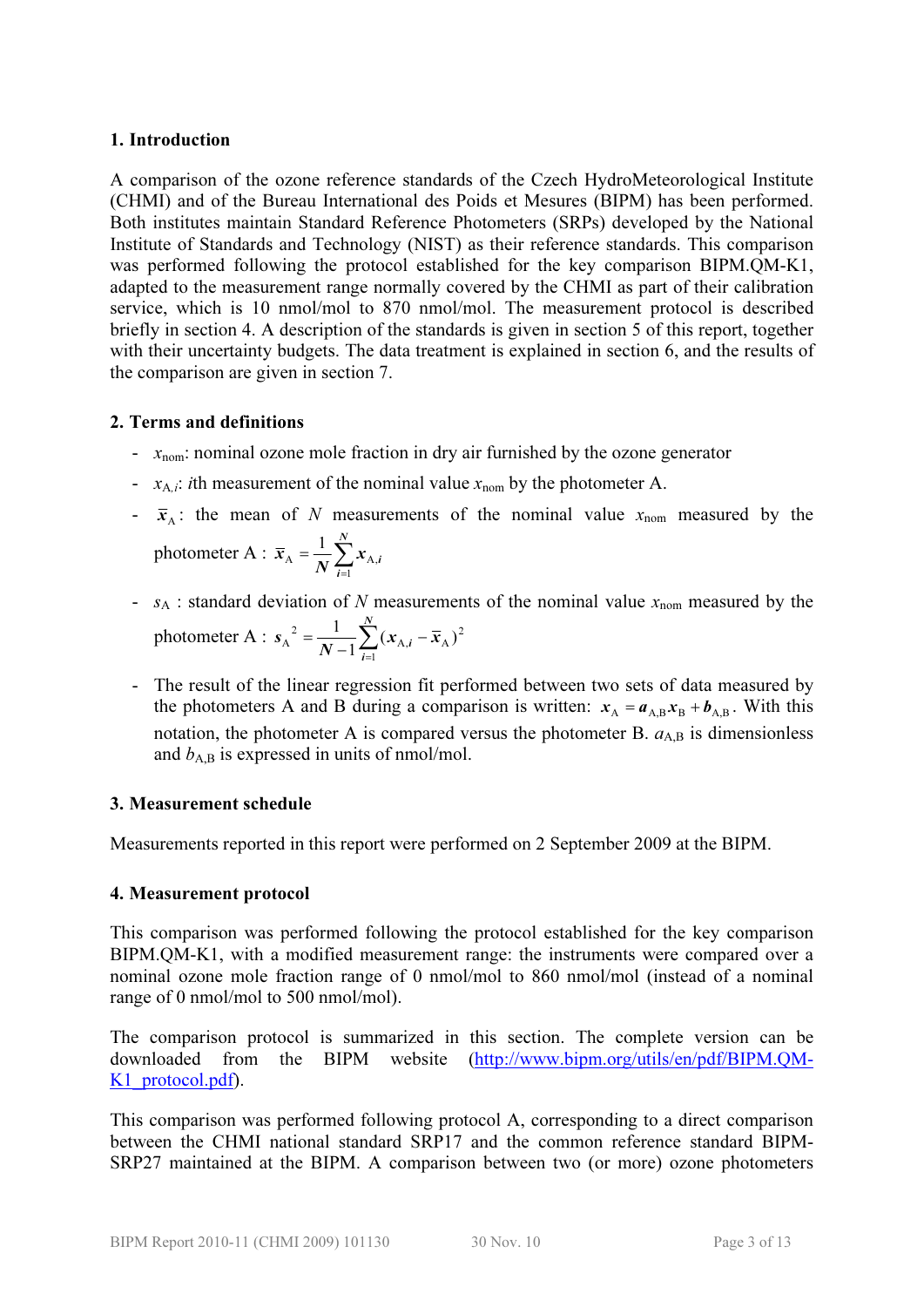consists of producing ozone-air mixtures at different amount-of-substance fractions over the required range, and measuring these with the photometers.

## 4.1. Ozone generation

The same source of purified air is used for all the ozone photometers being compared. This air is used to provide reference air as well as the ozone–air mixture to each ozone photometer. Ambient air is used as the source for reference air. The air is compressed with an oil-free compressor, dried and scrubbed with a commercial purification system so that the mole fraction of ozone and nitrogen oxides remaining in the air is below detectable limits. The relative humidity of the reference air is monitored and the mole fraction of water in air typically is less than 3 μmol/mol. The mole fraction of volatile organic hydrocarbons in the reference air was measured (November 2002), with no mole fraction of any detected component exceeding 1 nmol/mol.

A common dual external manifold in Pyrex is used to furnish the necessary flows of reference air and ozone–air mixtures to the ozone photometers. The two columns of this manifold are vented to atmospheric pressure.

## 4.2. Comparison procedure

Prior to the comparison, all the instruments were switched on and allowed to stabilize for at least 8 hours. The pressure and temperature measurement systems of the instruments were checked at this time. If any adjustments were required, these were noted. For this comparison, no adjustments were necessary.

One comparison run includes 10 different amount-of-substance fractions distributed over the range, together with the measurement of reference air at the beginning and end of each run. The nominal amount-of-substance fractions were measured in a sequence imposed by the protocol (0, 220, 80, 420, 120, 320, 30, 370, 170, 500, 270, and 0) nmol/mol. Each of these points is an average of 10 single measurements.

For each nominal value of the ozone mole fraction  $x_{\text{nom}}$  furnished by the ozone generator, the standard deviation  $s_{SRP27}$  on the set of 10 consecutive measurements  $x_{SRP27i}$  recorded by BIPM-SRP27 was calculated. The measurement results were considered as valid if  $s_{SRP27}$  was less than 1 nmol/mol, which ensures that the photometers were measuring a stable ozone concentration. If not, another series of 10 consecutive measurements was performed.

#### 4.3. Comparison repeatability

The comparison procedure was repeated continuously to evaluate its repeatability. The participant and the BIPM decided when both instruments were stable enough to start recording a set of measurement results to be considered as the official comparison results.

#### 4.4. SRP27 stability check

A second ozone reference standard, BIPM-SRP28, was included in the comparison to verify its agreement with BIPM-SRP27 and thus follow its stability over the period of the ongoing key comparison.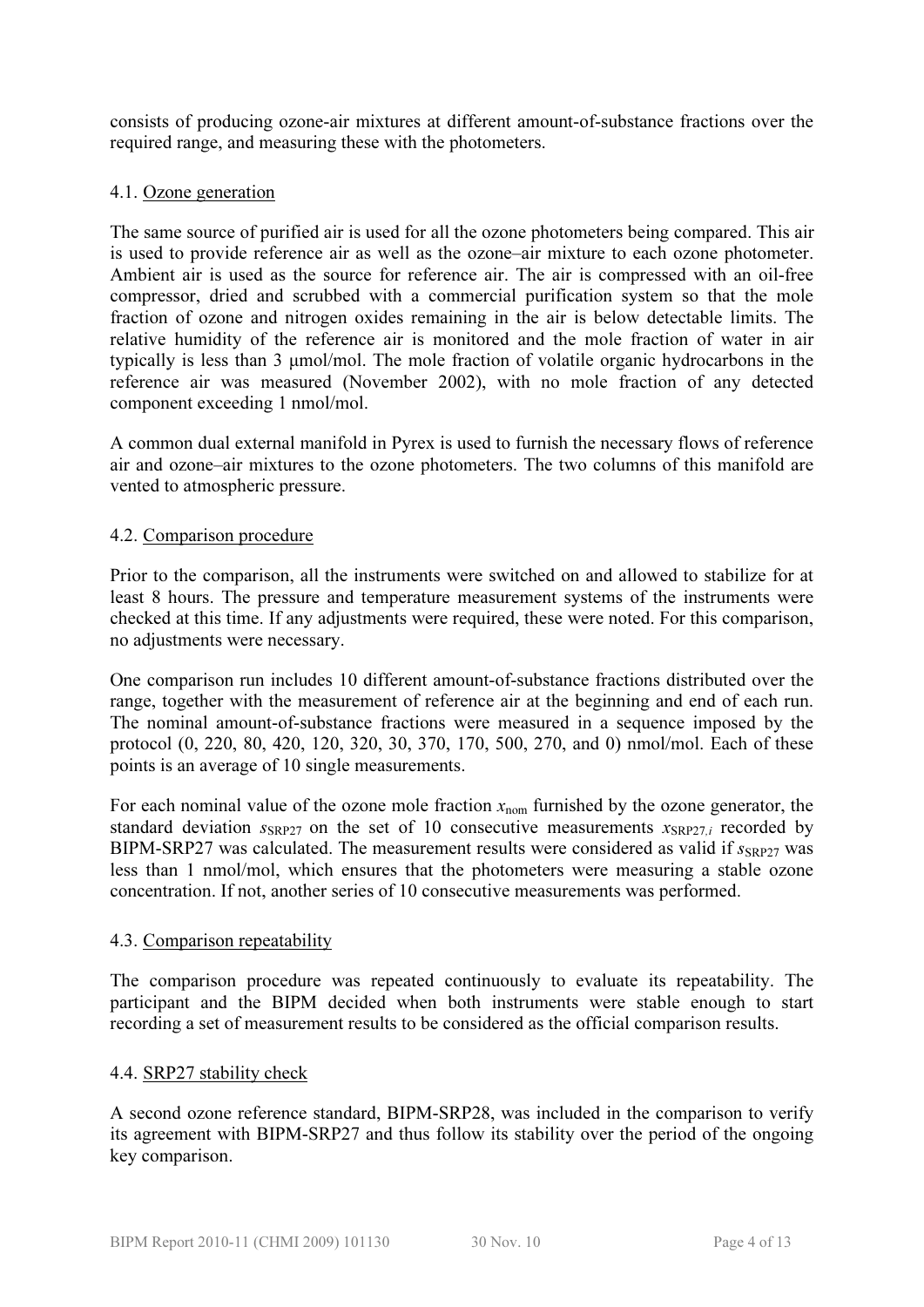#### 5. Measurement standards

All instruments included in this comparison were Standard Reference Photometers (SRP) built by the NIST. More details on the instrument's operating principle and its capabilities can be found in [1]. The following section describes the SRP measurement principle and uncertainty budget.

#### 5.1. Measurement equation of a NIST SRP

The measurement of ozone mole fraction by an SRP is based on the absorption of radiation at 253.7 nm by ozonized air in the gas cells of the instrument. One particular feature of the instrument design is the use of two gas cells to overcome the instability of the light source. The measurement equation is derived from the Beer–Lambert and ideal gas laws. The number concentration (C) of ozone is calculated from:

$$
C = \frac{-1}{2\sigma L_{\text{opt}}} \frac{T}{T_{\text{std}}} \frac{P_{\text{std}}}{P} \ln(D)
$$
\n(1)

where

- $\sigma$  is the absorption cross-section of ozone at 253.7 nm under standard conditions of temperature and pressure,  $1.1476 \times 10^{-17}$  cm<sup>2</sup>/molecule [2];
- $L_{\text{opt}}$  is the optical path length of one of the cells;
- is the measured temperature of the cells;
- $T_{\text{std}}$  is the standard temperature (273.15 K);
- $P$  is the measured pressure of the cells;
- $P_{\text{std}}$  is the standard pressure (101.325 kPa);
- D is the product of transmittances of two cells, with the transmittance  $(T_r)$  of one cell defined as

$$
T_{\rm r} = \frac{I_{\rm ozone}}{I_{\rm air}}\tag{2}
$$

where

- $I_{\text{open}}$  is the UV radiation intensity measured from the cell when containing ozonized air; and
- $I_{\text{air}}$  is the UV radiation intensity measured from the cell when containing pure air (also called reference or zero air).

Using the ideal gas law equation (1) can be recast in order to express the measurement results as a mole fraction  $(x)$  of ozone in air:

$$
x = \frac{-1}{2\sigma L_{\text{opt}}} \frac{T}{P} \frac{R}{N_A} \ln(D)
$$
\n(3)

where

 $N_A$  is the Avogadro constant, 6.022142  $\times$  10<sup>23</sup> mol<sup>-1</sup>, and

R is the gas constant,  $8.314472$  J mol<sup>-1</sup> K<sup>-1</sup>.

The formulation implemented in the SRP software is: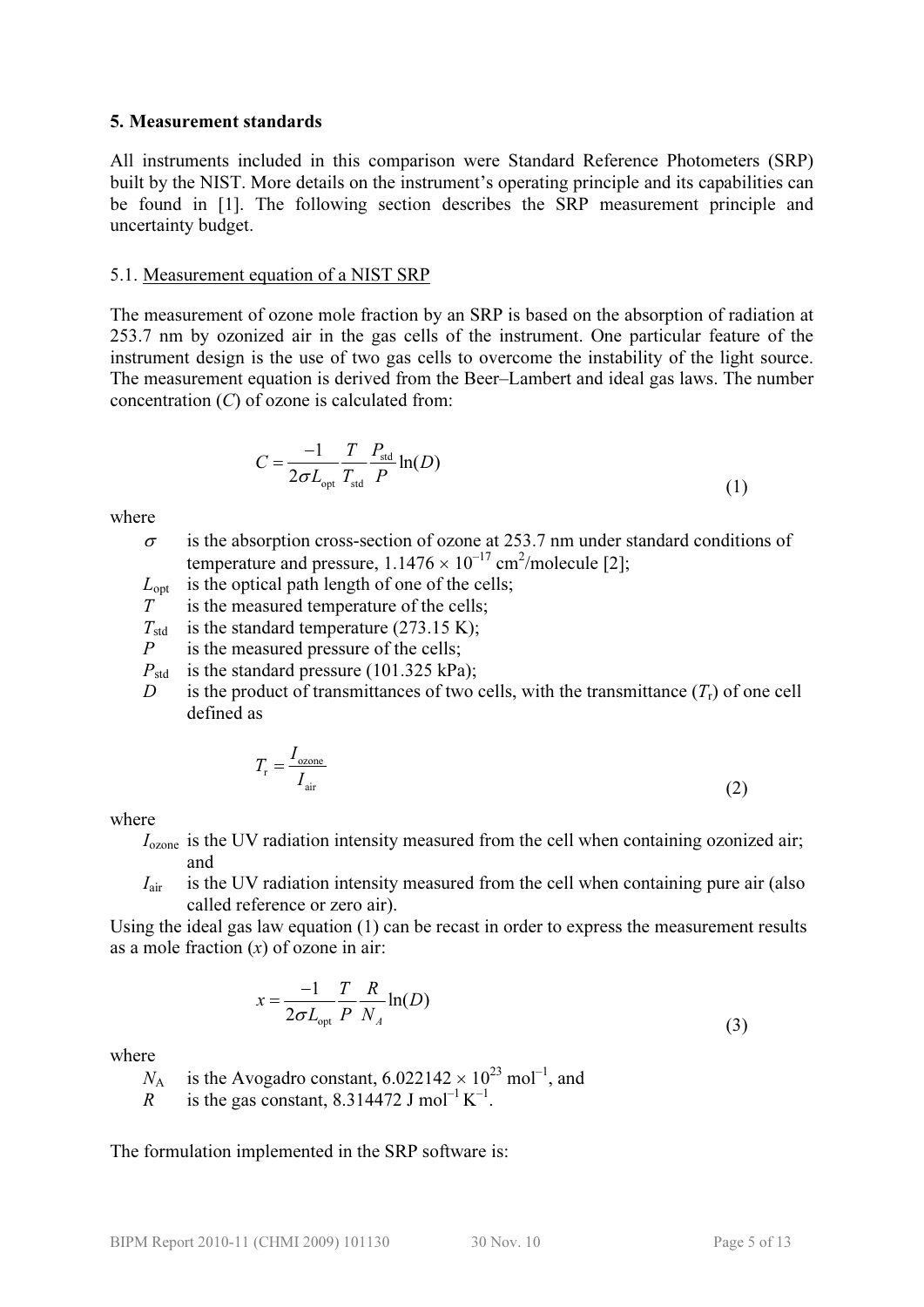$$
x = \frac{-1}{2\alpha_x L_{\text{opt}}} \frac{T}{T_{\text{std}}} \frac{P_{\text{std}}}{P} \ln(D)
$$
(4)

where

 $\alpha_{x}$  is the linear absorption coefficient under standard conditions, expressed in cm<sup>-1</sup>, linked to the absorption cross–section with the relation:

$$
\alpha_{\rm x} = \sigma \frac{N_{\rm A}}{R} \frac{P_{\rm std}}{T_{\rm std}} \tag{5}
$$

#### 5.2. Absorption cross–section for ozone

The linear absorption coefficient at standard conditions  $\alpha_x$  used within the SRP software algorithm is 308.32 cm<sup>-1</sup>. This corresponds to a value for the absorption cross–section  $\sigma$  of  $1.1476 \times 10^{-17}$  cm<sup>2</sup>/molecule, rather than the more often quoted  $1.147 \times 10^{-17}$  cm<sup>2</sup>/molecule. In the comparison of two SRP instruments, the absorption cross section can be considered to have a conventional value and its uncertainty can be set to zero. However, in the comparison of different methods or when considering the complete uncertainty budget of the method the uncertainty of the absorption cross–section should be taken into account. A consensus value of 2.12 % at a 95 % level of confidence for the uncertainty of the absorption cross–section has been proposed by the BIPM and the NIST in a recent publication [3].

#### 5.3. Condition of the BIPM SRPs

Compared to the original design described in [1], SRP27 and SRP28 have been modified to deal with two biases revealed by a study conducted by the BIPM and the NIST [3]. In 2009, an "SRP upgrade kit" was installed in the instruments, as described in [4].

#### 5.4. Uncertainty budget of the common reference BIPM-SRP27

The uncertainty budget for the ozone mole fraction in dry air  $(x)$  measured by the instruments BIPM-SRP27 and BIPM-SRP28 in the nominal range 0 nmol/mol to 900 nmol/mol is given in Table 1.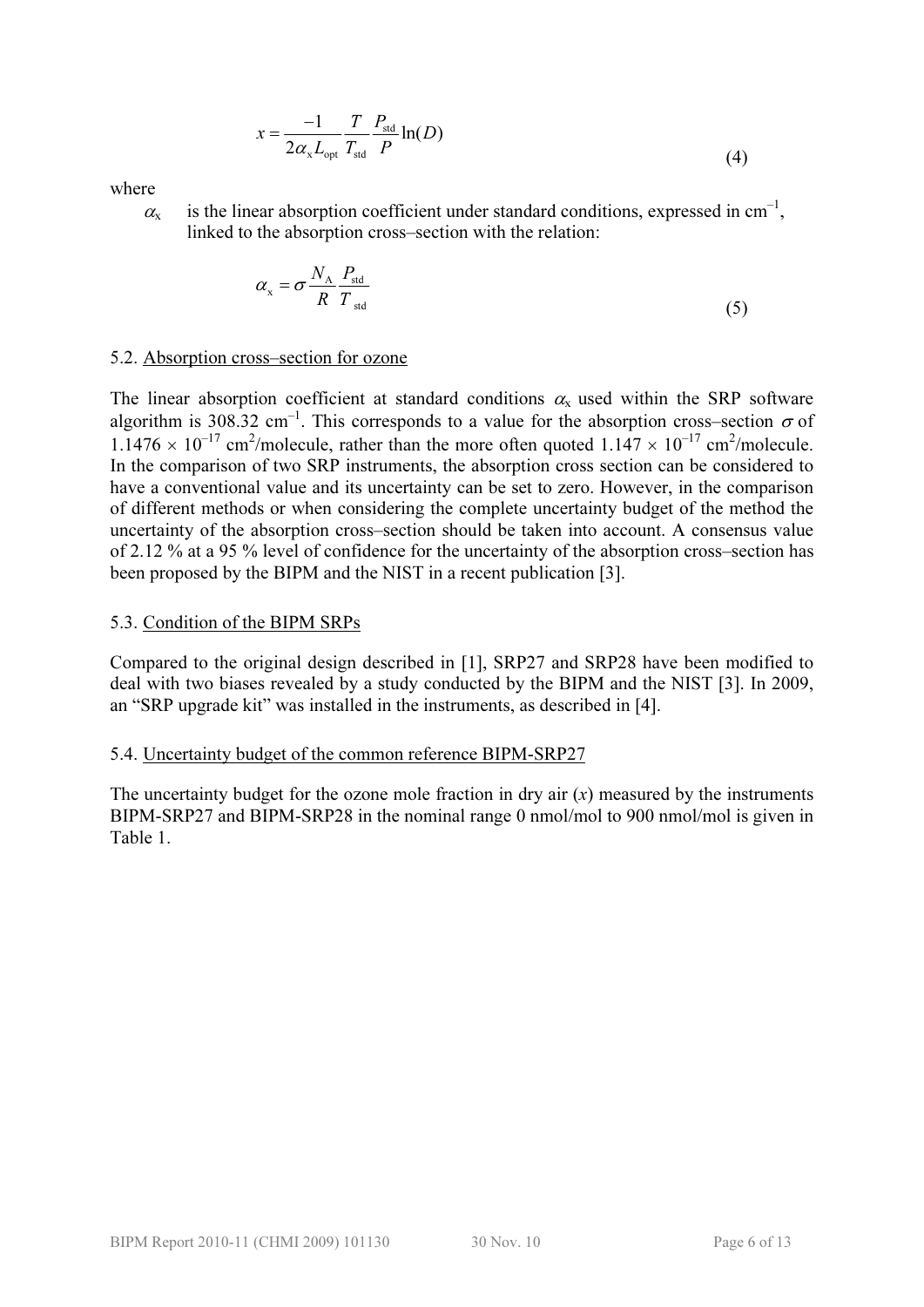|                                             |                             | Uncertainty $u(y)$  | <b>Sensitivity</b>                                  | contribution                                        |                                                      |                                             |
|---------------------------------------------|-----------------------------|---------------------|-----------------------------------------------------|-----------------------------------------------------|------------------------------------------------------|---------------------------------------------|
| Component $(y)$                             | <b>Source</b>               | <b>Distribution</b> | <b>Standard</b><br>Uncertainty                      | Combined<br>standard<br>uncertainty<br>u(y)         | coefficient<br>$c_i = \frac{\partial x}{\partial y}$ | to $u(x)$<br>$ c_i  \cdot u(y)$<br>nmol/mol |
|                                             | Measurement<br>scale        | Rectangular         | $0.0006$ cm                                         |                                                     | $-\frac{x}{L_{\text{opt}}}$                          |                                             |
| <b>Optical Path</b>                         | Repeatability               | Normal              | $0.01$ cm                                           | $0.52$ cm                                           |                                                      | $2.89 \times 10^{-3}x$                      |
| $L_{\rm opt}$                               | Correction<br>factor        | Rectangular         | $0.52$ cm                                           |                                                     |                                                      |                                             |
|                                             | Pressure gauge              | Rectangular         | 0.029 kPa                                           |                                                     | $\frac{x}{-}$                                        |                                             |
| Pressure P                                  | Difference<br>between cells | Rectangular         | 0.017 kPa                                           | $0.034$ kPa                                         | $\overline{P}$                                       | $3.37 \times 10^{-4}x$                      |
| Temperature T                               | Temperature<br>probe        | Rectangular         | 0.03 K                                              | 0.07K                                               | $\boldsymbol{\chi}$<br>$\frac{1}{T}$                 | $2.29 \times 10^{-4}x$                      |
|                                             | Temperature<br>gradient     | Rectangular         | 0.058K                                              |                                                     |                                                      |                                             |
| <b>Ratio of</b><br>intensities D            | Scaler<br>resolution        | Rectangular         | $8 \times 10^{-6}$                                  | $\mathcal{X}$<br>$1.4\times10^{-5}$                 |                                                      | 0.28                                        |
|                                             | Repeatability               | Triangular          | $1.1 \times 10^{-5}$                                |                                                     | $D\ln(D)$                                            |                                             |
| <b>Absorption</b><br>Cross section $\sigma$ | Hearn value                 |                     | $1.22 \times 10^{-19}$<br>cm <sup>2</sup> /molecule | $1.22 \times 10^{-19}$<br>cm <sup>2</sup> /molecule | $\boldsymbol{x}$<br>$\alpha$                         | $1.06 \times 10^{-2}x$                      |

Table 1: Uncertainty budget for the SRPs maintained by the BIPM

As explained in the protocol of the comparison, following this budget the standard uncertainty associated with the ozone mole fraction measurement with the BIPM SRPs can be expressed

as a numerical equation (numerical values expressed as nmol/mol):  

$$
u(x) = \sqrt{(0.28)^2 + (2.92 \cdot 10^{-3} x)^2}
$$
(6)

#### 5.5. Covariance terms for the common reference BIPM-SRP27

Correlations in between the results of two measurements performed at two different ozone amount-of-substance fractions with BIPM–SRP27 were taken into account in the software OzonE. More details on the covariance expression can be found in the protocol. The following expression was applied:

$$
\boldsymbol{u}(\boldsymbol{x}_i, \boldsymbol{x}_j) = \boldsymbol{x}_i \cdot \boldsymbol{x}_j \cdot \boldsymbol{u}_b^2 \tag{7}
$$

where:

$$
u_{b}^{2} = \frac{u^{2}(T)}{T^{2}} + \frac{u^{2}(P)}{P^{2}} + \frac{u^{2}(L_{\text{opt}})}{L_{\text{opt}}^{2}}
$$
(8)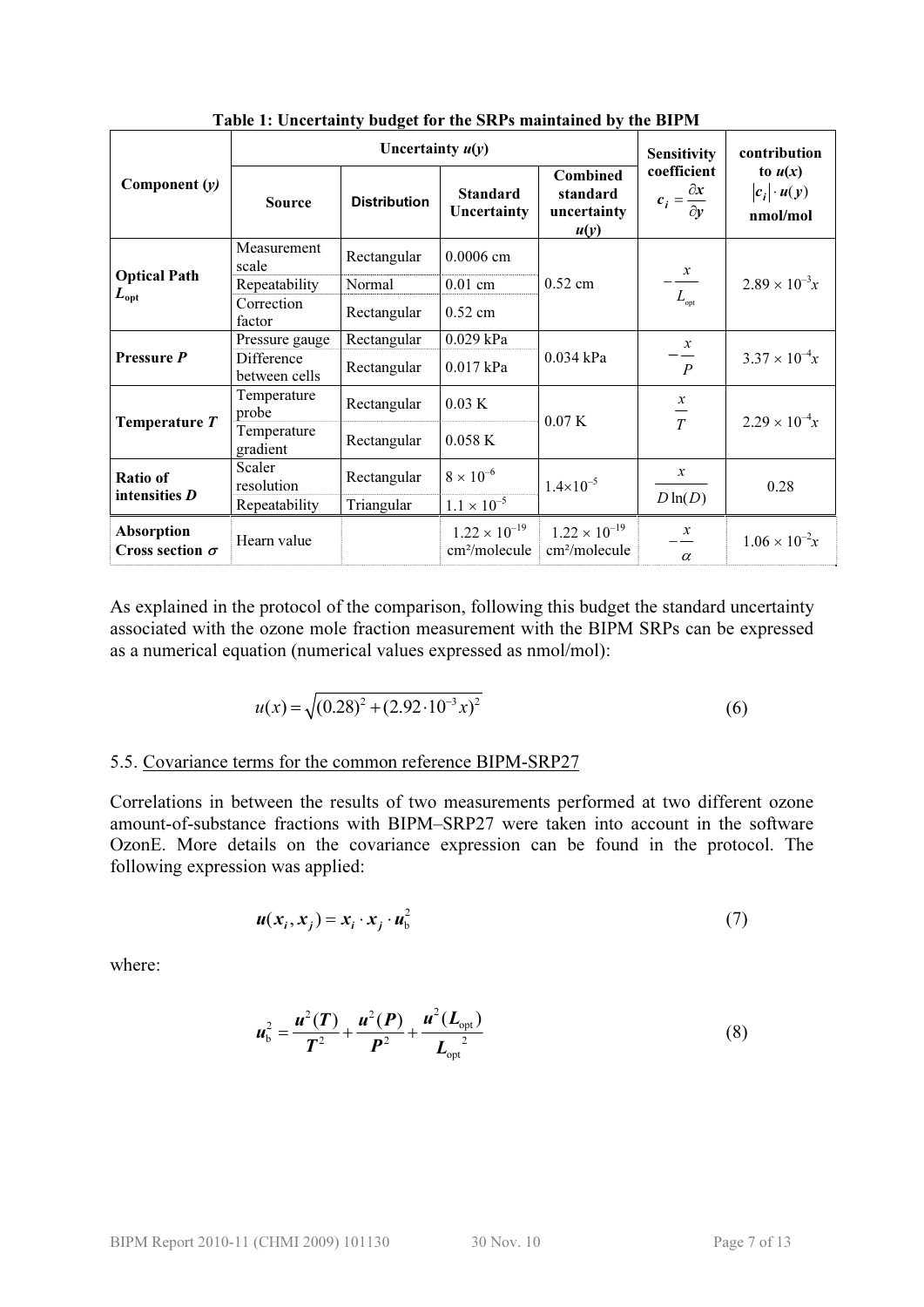The value of  $u<sub>b</sub>$  is given by the expression of the measurement uncertainty:  $u<sub>b</sub> = 2.92 \times 10^{-3}$ .

# 5.6. Condition of the CHMI SRP17

Compared to the original design, the CHMI SRP17 has been modified to deal with the two biases revealed in [3]. In August 2007, an "SRP upgrade kit" was installed by NIST, as already described in the previous comparison report [5].

# 5.7. Uncertainty budget of the CHMI SRP17

The uncertainty budget for the ozone mole fraction in dry air  $x$  measured by the CHMI standard SRP17 in the nominal range 0 nmol/mol to 900 nmol/mol is given in Table 2.

Following this budget, as explained in the protocol of the comparison, the standard uncertainty associated with the ozone mole fraction measurement with the CHMI SRP17 can

be expressed as a numerical equation (numerical values expressed as nmol/mol):  

$$
u(x) = \sqrt{(0.28)^2 + (2.92 \cdot 10^{-3} x)^2}
$$
(9)

No covariance term for the CHMI standard SRP17 was included in the calculations.

|                                             |                                                  | Uncertainty $u(y)$                                                        | <b>Sensitivity</b>                                  | contribution                                        |                                                      |                                             |
|---------------------------------------------|--------------------------------------------------|---------------------------------------------------------------------------|-----------------------------------------------------|-----------------------------------------------------|------------------------------------------------------|---------------------------------------------|
| Component $(y)$                             | <b>Source</b>                                    | <b>Standard</b><br>standard<br><b>Distribution</b><br>Uncertainty<br>u(y) |                                                     | Combined<br>uncertainty                             | coefficient<br>$c_i = \frac{\partial x}{\partial y}$ | to $u(x)$<br>$ c_i  \cdot u(y)$<br>nmol/mol |
|                                             | Measurement<br>scale                             | Rectangular                                                               | $0.005$ cm                                          |                                                     |                                                      |                                             |
| <b>Optical Path</b><br>$L_{opt}$            | Variability                                      | Rectangular                                                               | $0.004$ cm                                          | $0.52 \text{ cm}$                                   | $-\frac{x}{L_{opt}}$                                 | $2.89 \times 10^{-3}x$                      |
|                                             | Divergence                                       | Rectangular                                                               | $0.52 \text{ cm}$                                   |                                                     |                                                      |                                             |
|                                             | Pressure gauge                                   | Rectangular                                                               | 0.029 kPa                                           |                                                     | $\mathcal{X}$<br>$\overline{P}$                      |                                             |
| Pressure P                                  | <b>Difference</b><br>between cells               | Rectangular                                                               | 0.034 kPa<br>0.017 kPa                              |                                                     |                                                      | $3.37 \times 10^{-4}x$                      |
|                                             | Temperature<br>probe                             | Rectangular                                                               | 0.03 K                                              | 0.07K                                               | $\mathcal{X}$<br>$\overline{T}$                      | $2.29 \times 10^{-4}x$                      |
| Temperature T                               | Temperature<br>0.058K<br>Rectangular<br>gradient |                                                                           |                                                     |                                                     |                                                      |                                             |
| <b>Ratio of</b><br>intensities D            | Scaler<br>resolution                             | Rectangular                                                               | $8 \times 10^{-6}$                                  | $1.4 \times 10^{-5}$                                | $\mathcal{X}$                                        | 0.28                                        |
|                                             | Repeatability                                    | Triangular                                                                | $1.1 \times 10^{-5}$                                |                                                     | $D\ln(D)$                                            |                                             |
| <b>Absorption</b><br>Cross section $\alpha$ | Hearn value                                      |                                                                           | $1.22 \times 10^{-19}$<br>cm <sup>2</sup> /molecule | $1.22 \times 10^{-19}$<br>cm <sup>2</sup> /molecule | $\mathcal{X}$<br>$\alpha$                            | $1.06 \times 10^{-2}x$                      |

Table 2 : SRP17 uncertainty budget

# 6. Analysis of the measurement results by generalized least-squares regression

The relationship between the national and reference standards was first evaluated with a generalized least-squares regression fit, using the software OzonE. This software, which is documented in a publication [6], is an extension of the previously used software B\_Least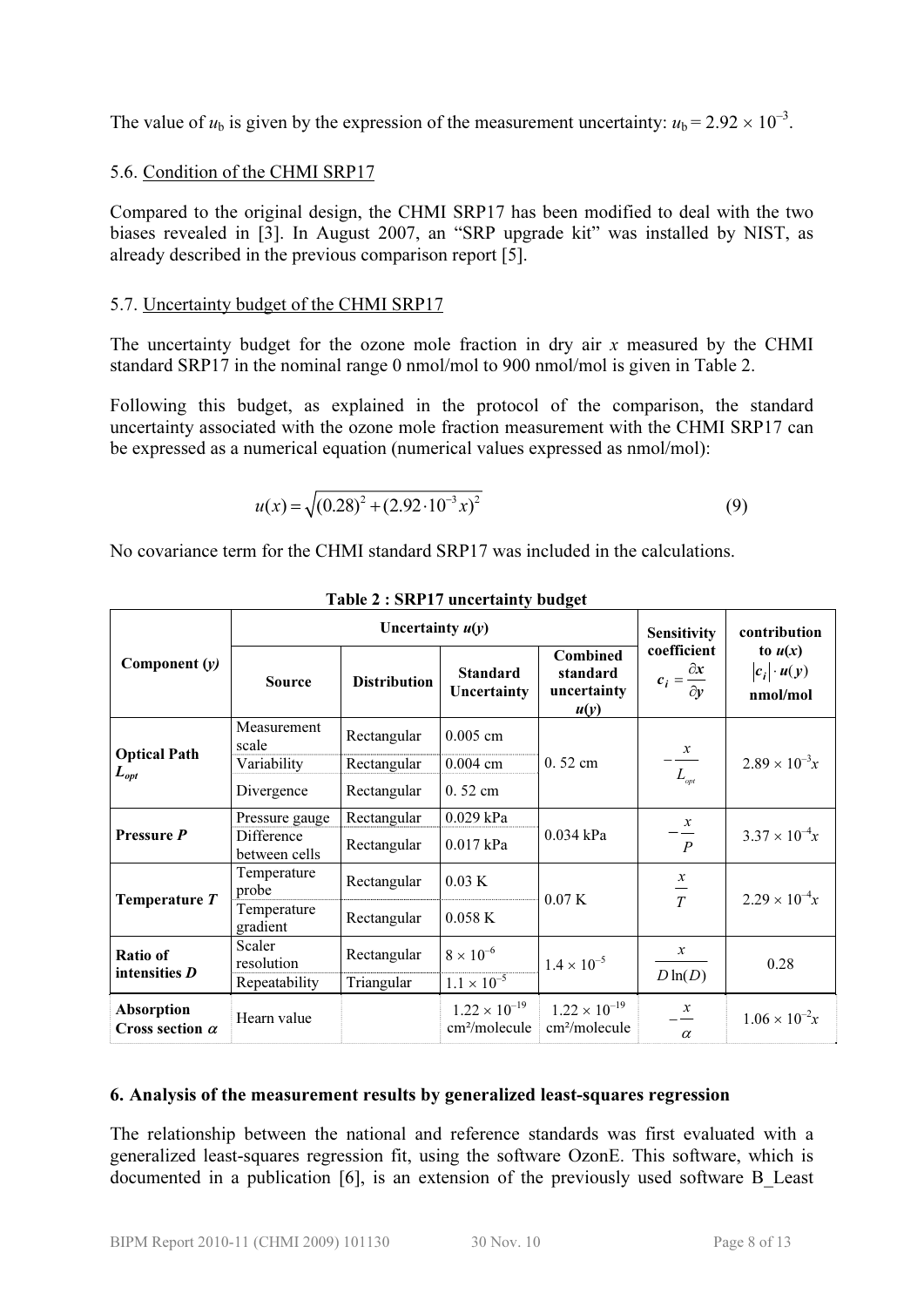recommended by the ISO standard 6143:2001 [7]. It includes the possibility to take into account correlations between measurements performed with the same instrument at different ozone mole fractions. It also facilitates the use of a transfer standard, by handling of unavoidable correlations, which arise since this instrument needs to be calibrated by the reference standard.

In a direct comparison, a linear relationship between the ozone amount-of-substance fractions measured by SRPn and SRP27 is obtained:

$$
x_{\text{SRP}n} = a_0 + a_1 x_{\text{SRP}27} \tag{10}
$$

The associated uncertainties on the slope  $u(a_1)$  and the intercept  $u(a_0)$  are given by OzonE, as well as the covariance between them and the usual statistical parameters to validate the fitting function.

#### 7. Results of the comparison

SRP17, maintained by the CHMI, was compared with the SRPs maintained by the BIPM following the general procedure outlined above. A cycle of eight comparison runs between SRP27, SRP28, SRP31 and SRP17 was performed. Ozone was generated using the Environics 6100 generator with airflow of 10 L/min. The nominal ozone mole fraction range covered during this exercise was 0 nmol/mol to 860 nmol/mol. The result of the last comparison run is presented in detail in section 7.1. The repeatability of the results over the eight runs is shown in section 7.2, and the stability of the BIPM standards in section 7.3.

#### 7.1. Measurement results

The measurement results of the last of the eight recorded runs are shown in Table 3. For each nominal ozone mole fraction, the standard deviation of the 10 successive measurements is reported. The values reported here show that both instruments were in a stable regime.

An interesting way to look at these results is to display the difference between the ozone amount-of-substance fractions measured by SRP17 and SRP27  $(x_{17} - x_{27})$  versus the ozone mole fraction measured by SRP27. As can be seen in Figure 1, there is very little difference in the measurement results from both instruments over the entire concentration range of the comparison. Considering a coverage factor of  $k = 2$  (95 % confidence interval), the difference between both standards is much lower than their combined measurement uncertainties.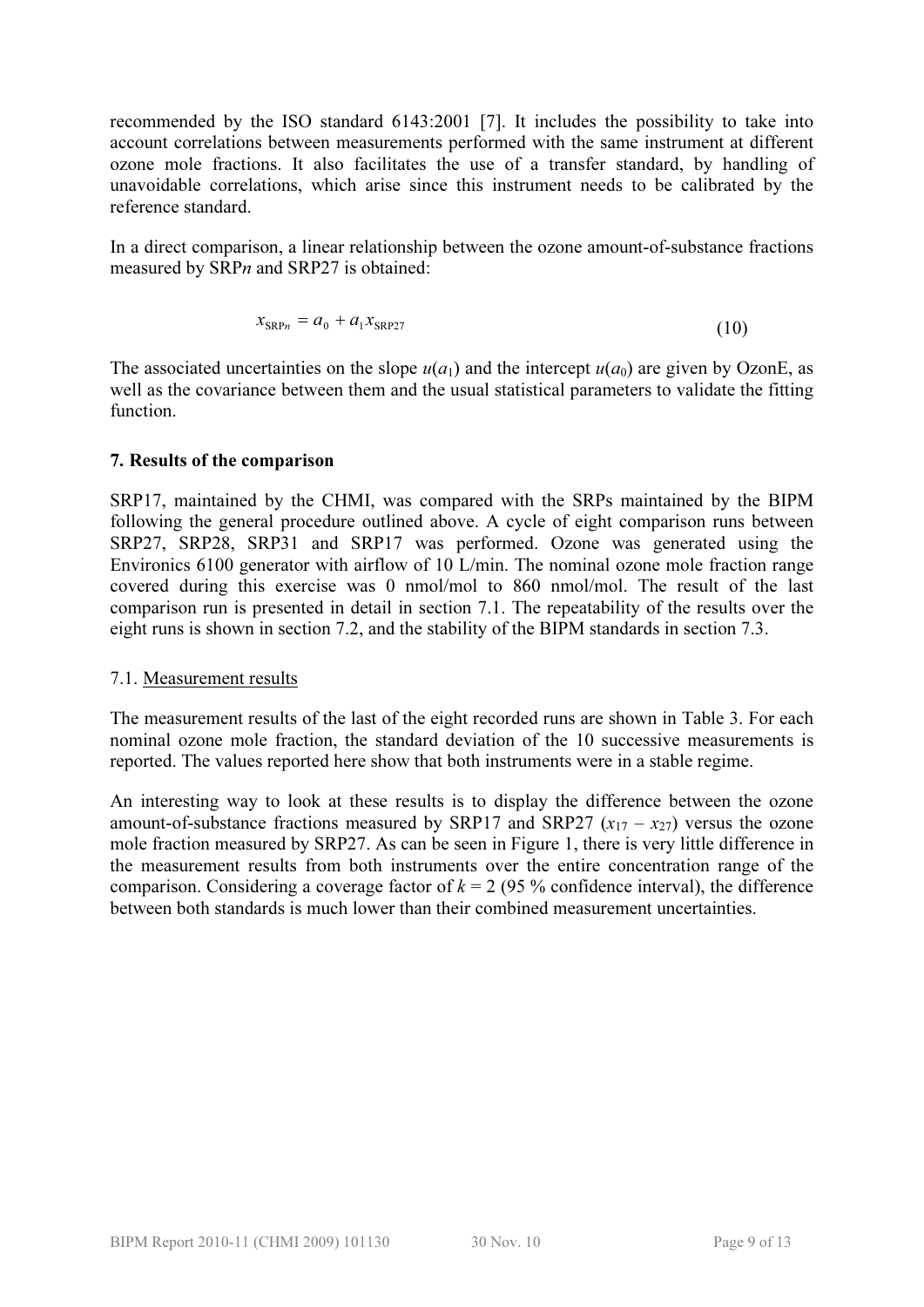|                      | Reference standard BIPM-SRP27 (RS) |                         | <b>National standard CHMI SRP17 (NS)</b> |                        |                         |  |
|----------------------|------------------------------------|-------------------------|------------------------------------------|------------------------|-------------------------|--|
| $X_{RS}$<br>nmol/mol | SRS<br>nmol/mol                    | $u(x_{RS})$<br>nmol/mol | <b>X<sub>NS</sub></b><br>nmol/mol        | <b>SNS</b><br>nmol/mol | $u(x_{NS})$<br>nmol/mol |  |
| $-0.09$              | 0.26                               | 0.28                    | 0.12                                     | 0.27                   | 0.28                    |  |
| 215.71               | 0.31                               | 0.69                    | 216.36                                   | 0.31                   | 0.69                    |  |
| 77.99                | 0.21                               | 0.36                    | 78.25                                    | 0.17                   | 0.36                    |  |
| 409.86               | 0.38                               | 1.23                    | 410.71                                   | 0.39                   | 1.23                    |  |
| 116.95               | 0.24                               | 0.44                    | 117.45                                   | 0.11                   | 0.44                    |  |
| 311.99               | 0.24                               | 0.95                    | 312.82                                   | 0.33                   | 0.96                    |  |
| 28.45                | 0.24                               | 0.29                    | 28.56                                    | 0.19                   | 0.29                    |  |
| 361.13               | 0.40                               | 1.09                    | 361.85                                   | 0.26                   | 1.09                    |  |
| 165.85               | 0.19                               | 0.56                    | 166.01                                   | 0.15                   | 0.56                    |  |
| 492.50               | 0.18                               | 1.47                    | 493.58                                   | 0.21                   | 1.47                    |  |
| 264.87               | 0.20                               | 0.82                    | 265.52                                   | 0.09                   | 0.82                    |  |
| 0.06                 | 0.25                               | 0.28                    | 0.10                                     | 0.19                   | 0.28                    |  |
| 605.39               | 0.31                               | 1.79                    | 606.77                                   | 0.29                   | 1.79                    |  |
| 866.82               | 0.24                               | 2.55                    | 868.82                                   | 0.33                   | 2.55                    |  |
| 729.07               | 0.36                               | 2.15                    | 730.53                                   | 0.31                   | 2.15                    |  |
| 0.07                 | 0.30                               | 0.28                    | 0.00                                     | 0.17                   | 0.28                    |  |

#### Table 3: measurement results of the comparison between the CHMI standard SRP17 and the BIPM reference standard SRP27



#### Figure 1: difference between the ozone amount-of-substance fractions measured by SRP17 and SRP27 versus the ozone mole fraction measured by SRP27.

The relationship between SRP17 and SRP27 is given by the result of the generalized leastsquare regression performed following the method described in section 6: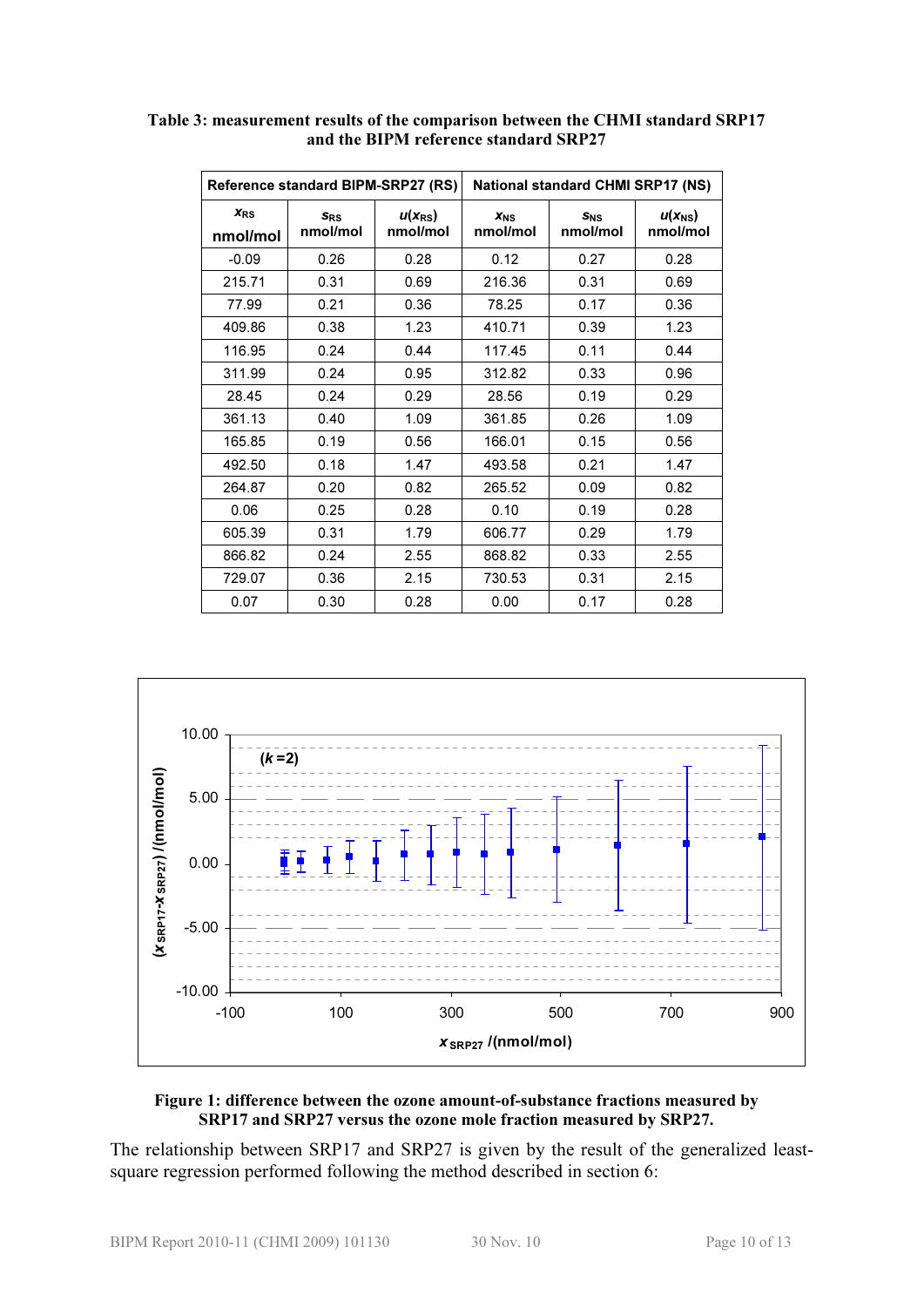$$
x_{SRPI7} = 1.0021x_{SRP27} + 0.07\tag{11}
$$

The standard uncertainties on the parameters of the regression are  $u(a_1) = 0.0030$  for the slope and  $u(a_0) = 0.17$  nmol/mol for the intercept. The covariance between the two parameters is  $cov(a_0, a_1) = -8.2 \times 10^{-5}$ .

The least-squares regression results confirm that a linear fit is appropriate, with a sum of the squared deviations (SSD) of 0.38 and a goodness of fit (GoF) equal to 0.37.

To assess the agreement of the standards using equation 10, the difference between the calculated slope value and unity, and the intercept value and zero, together with their measurement uncertainties, need to be considered. In this comparison, the value of the intercept is consistent with an intercept of zero, considering the uncertainty in the value of this parameter; i.e  $|a_0| < 2u(a_0)$ , and the value of the slope is consistent with a slope of 1; i.e.  $|1 - a_1| < 2 u(a_1)$ .

#### 7.2. Repeatability

The results of the eight comparison runs performed successively between SRP17 and SRP27 are reported in Table 4. With a standard deviation of 0.06 nmol/mol on the intercept and a relative standard deviation of 0.02 % on the slope, those data show a good repeatability.

| Run | <b>Slope</b><br>a <sub>1</sub> | $u(a_1)$ | Intercept<br>$a_0/$<br>(nmol/mol) | $u(a_0)$ /<br>(nmol/mol) | $cov(a_0, a_1)$       | GoF  |
|-----|--------------------------------|----------|-----------------------------------|--------------------------|-----------------------|------|
| 1   | 1.0023                         | 0.0030   | $-0.04$                           | 0.17                     | $-8.2 \times 10^{-5}$ | 0.24 |
| 2   | 1.0020                         | 0.0030   | 0.05                              | 0.17                     | $-8.2 \times 10^{-5}$ | 0.13 |
| 3   | 1.0022                         | 0.0030   | $-0.05$                           | 0.17                     | $-8.2 \times 10^{-5}$ | 0.29 |
| 4   | 1.0018                         | 0.0030   | 0.12                              | 0.17                     | $-8.2 \times 10^{-5}$ | 0.29 |
| 5   | 1.0019                         | 0.0030   | 0.07                              | 0.17                     | $-8.2 \times 10^{-5}$ | 0.43 |
| 6   | 1.0021                         | 0.0030   | 0.03                              | 0.17                     | $-8.2 \times 10^{-5}$ | 0.45 |
| 7   | 1.0020                         | 0.0030   | 0.06                              | 0.17                     | $-8.2 \times 10^{-5}$ | 0.30 |
| 8   | 1.0021                         | 0.0030   | 0.07                              | 0.17                     | $-8.2 \times 10^{-5}$ | 0.37 |

#### Table 4 : results of the eight comparison runs repeated successively

#### 7.3. History of comparisons between BIPM SRP27, SRP28 and CHMI SRP17

Results of the previous comparison performed with CHMI on the same measurement range since the first comparison in December 2002 are displayed in Figure 2 together with the results of this comparison. The slopes  $a_1$  of the linear relation  $x_{\text{SRPn}} = a_0 + a_1 x_{\text{SRP27}}$  are represented together with their associated uncertainties calculated at the time of each comparison. Results of previous comparisons have been corrected to take into account the changes in the reference BIPM-SRP27 described in [4], which explains the larger uncertainties associated with the corresponding slopes. Figure 2 shows that all standards included in these comparisons stayed in close agreement.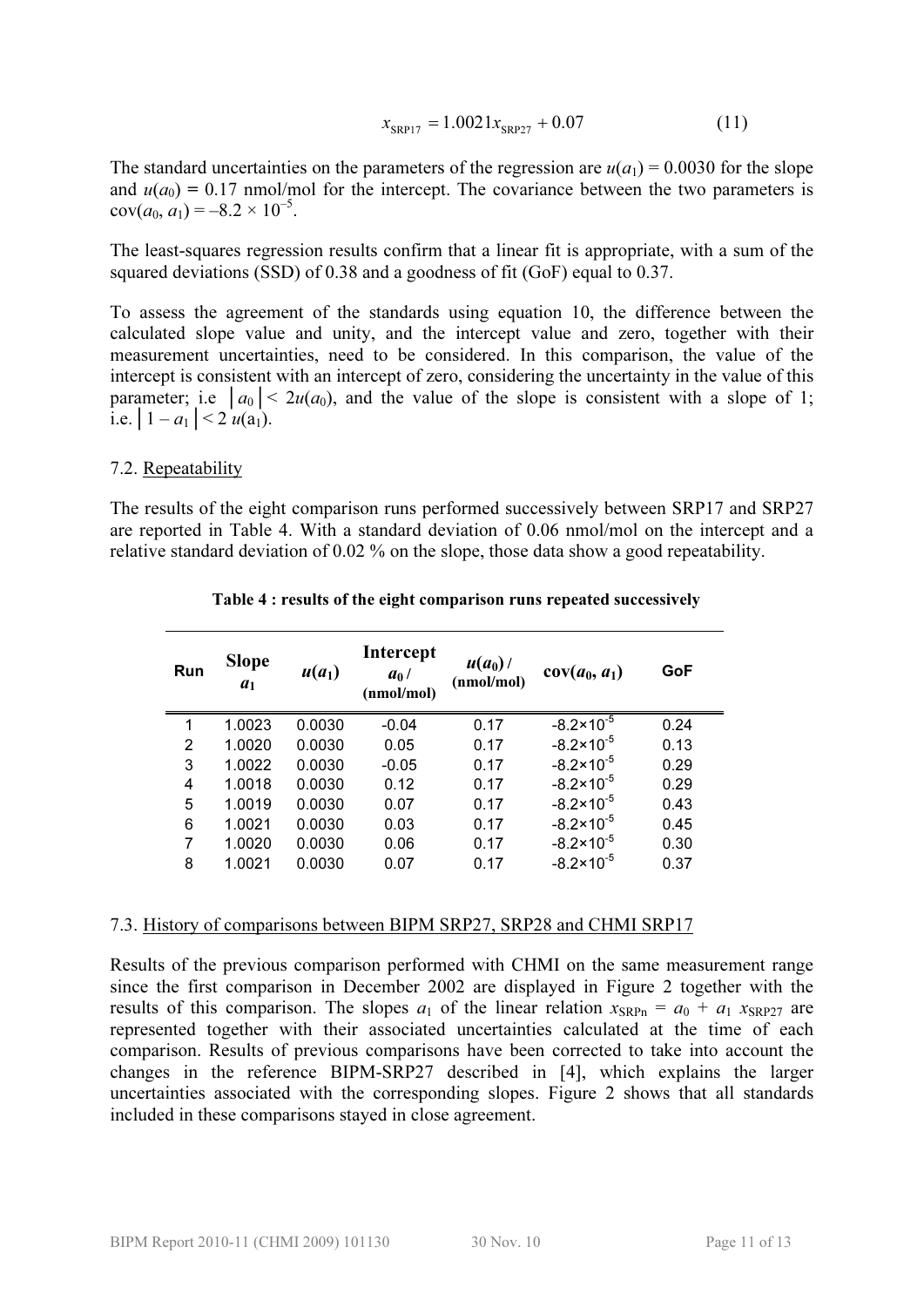

Figure 2 : Results of previous comparisons between SRP27, SRP28 and CHMI-SRP17 realised at the BIPM. Uncertainties are calculated at  $k = 2$ , with the uncertainty budget in use at the time of each comparison.

### 8. Conclusion

For the fourth time in 7 years, a direct comparison between CHMI national standard SRP17 and the BIPM reference standard SRP27 has been conducted at the BIPM. The measurement range of SRP17 at the CHMI is 10 nmol/mol to 870 nmol/mol. This entire range was examined during the comparison, and the relative difference between CHMI SRP17 and BIPM SRP27 measurement results was found to be much smaller than their combined measurement uncertainties.

# 9. References

- [1] Paur R.J., Bass A.M., Norris J.E. and Buckley T.J., 2003, Standard reference photometer for the assay of ozone in calibration atmospheres. Env. Sci. Technol. NISTIR 6369, 25 pp
- [2] ISO 13964 : 1996 Ambient air Determination of ozone Ultraviolet photometric method (International Organization for Standardization)
- [3] Viallon J., Moussay P., Norris J.E., Guenther F.R. and Wielgosz R.I., 2006, A study of systematic biases and measurement uncertainties in ozone mole fraction measurements with the NIST Standard Reference Photometer. Metrologia <sup>43</sup> 441-450
- [4] Viallon J., Moussay P., Idrees F. and Wielgosz R.I., 2010, Upgrade of the BIPM Standard Reference Photometers for Ozone and the effect on the on-going key comparison BIPM.QM-K1 Rapport BIPM-2010/07